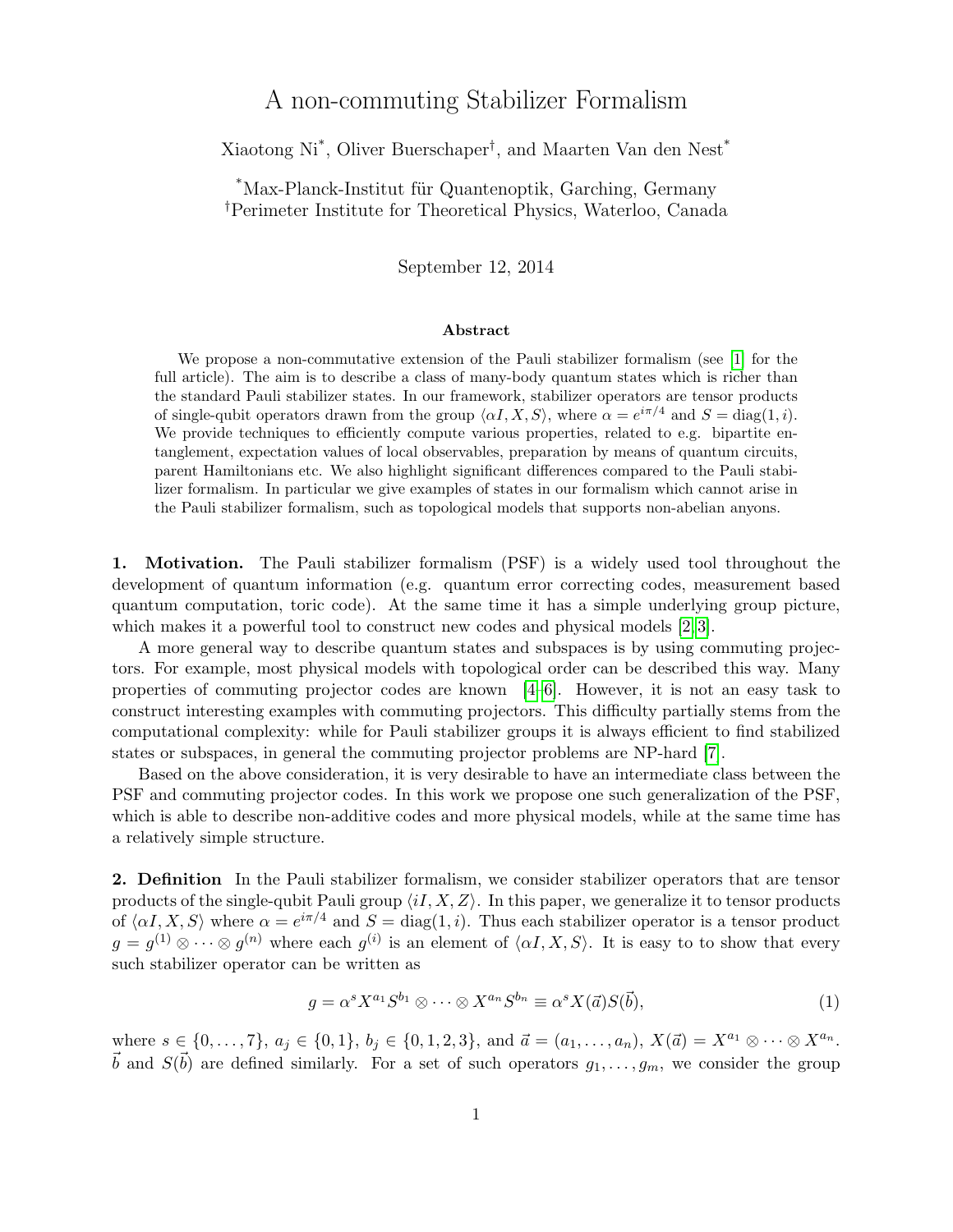$G = \langle g_1, \ldots, g_m \rangle$ , and we say a state  $|\psi\rangle$  is stabilized by G if for every  $g \in G$ , we have  $g|\psi\rangle = |\psi\rangle$ . The space of all  $|\psi\rangle$  stabilized by G will be called the XS-stabilizer code associated with G. If  $|\psi\rangle$  is uniquely stabilized by G, we call this state an XS-stabilizer state. Since  $S^2 = Z$ , it is clear the XS-stabilizer formalism is a generalization of the Pauli stabilizer formalism. One major difference is that in the  $XS$ -stabilizer formalism, it may happen that  $XS$ -stabilizer states/codes have a non-abelian XS-stabilizer group  $G$  – while Pauli stabilizer groups must always be abelian.

#### 3. Examples.

A drastic difference between Pauli and XS-stabilizer codes is the power of translational invariant stabilizers in 2D. We show that all twisted quantum double model  $D^{\omega}(\mathbb{Z}_2^n)$  have an XS-stabilizer description (up to a local unitary transformation). One example of that family is the doubled semion model, which is an instance of the string-net model family [\[8\]](#page-3-3). Many of its properties are very close to the toric code, while they support different abelian anyons. More Interestingly, it is known that some of the models in  $D^{\omega}(\mathbb{Z}_2^n)$  support non-abelian anyons. Based on the results in [\[9,](#page-3-4) [10\]](#page-3-5), we know that these models cannot be described by 2D (translational invariant) Pauli stabilizer. This illustrates that the XS-stabilizer formalism can be used to describe significantly different states compared to the Pauli stabilizer formalism.

More examples can be found in the full article [\[1\]](#page-2-0). We also characterize all possible XS-stabilizer states.

## 4. Properties of XS-stabilizer states

• *Computational complexity of finding stabilized state.* In the Pauli stabilizer formalism, it is always computationally easy to determine whether, for a given set of stabilizer operators, there exists a common stabilized state. However, we will prove that the same question is  $NP$ -complete for XS-stabilizers. More precisely, given a set of XS-stabilizer operators  $\{g_1, \ldots, g_m\}$ , deciding whether there exists a state  $|\psi\rangle$  stabilized by each of the  $g_j$  is proved to be NP-complete. The NP-hardness part is proved by reducing the 1-in-3 SAT problem to our problem. To show that the problem is inside NP, we use tools developed to analyze monomial stabilizers, as developed in [\[11\]](#page-3-6).

The NP-hardness partially stems from the fact that the group  $G = \langle g_1, \ldots, g_m \rangle$  contains diagonal operators which have S within the tensor product. To deal with this, we impose a constraint on the group  $G$ , namely every diagonal operator in  $G$  can be written as a tensor product of I and Z (in other words  $\pm Z(\vec{b})$ ). Given this constraint, the existence of states stabilized by G is then equivalent to the condition  $-I \notin G$ , which can be checked efficiently (and is in fact the same as for Pauli stabilizers). We call such group  $G$  a regular XS-stabilizer group.

We will show that in fact all XS-stabilizer states (i.e. those uniquely stabilized by a group  $G$ ) afford regular stabilizer groups. This is also the case for many XS-stabilizer codes, including the doubled semion model.

• *Entanglement.* Given an XS-stabilizer state  $|\psi\rangle$  with associated XS-stabilizer group G, we show how to compute the von Neumann entropy for any bipartition  $(A, B)$ . This is achieved by showing that  $|\psi\rangle$  can always be transformed into a Pauli stabilizer state by applying a unitary  $U_A \otimes U_B$ , where  $U_A$  and  $U_B$  each only act on the qubits in one party. This implies in particular that, for any subset of qubits, the reduced density matrix  $\rho$  is always be a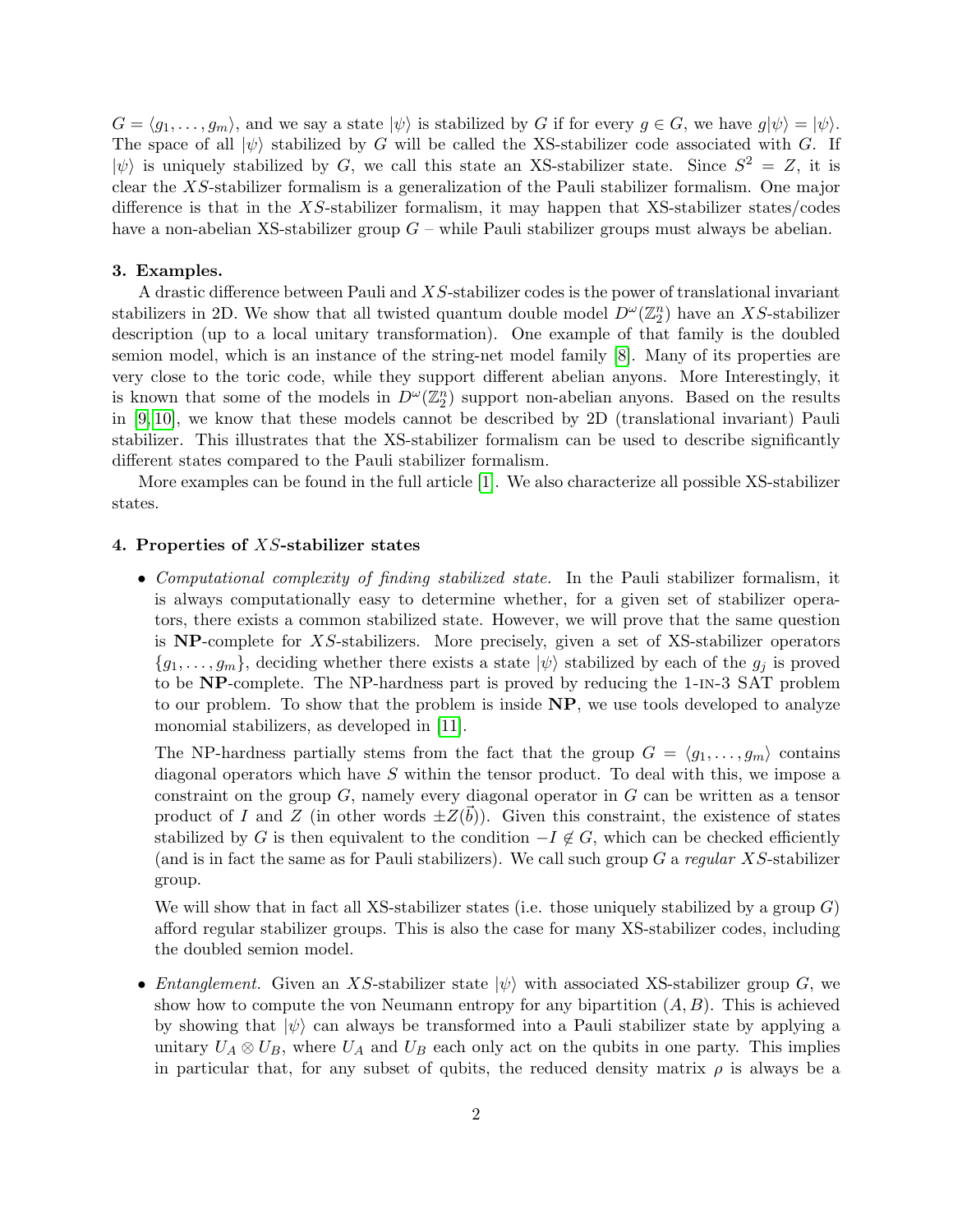projector, since this is the case for Pauli stabilizer states. Thus for XS-stabilizer states, all  $\alpha$ -Renyi entropies coincide. It is worth noting that our proof uses a very different technique compared to the one typically used to study the entanglement of Pauli stabilizer states (for example, the methods in [\[12\]](#page-3-7)).

We also formulate the following open problem: for every XS-stabilizer state, does there always exist a Pauli stabilizer state  $|\phi\rangle$  having the same Schmidt rank as  $|\psi\rangle$  for every bipartition? For example, it would be interesting to know whether the inequalities in [\[12\]](#page-3-7) holds for XSstabilizer states.

- Commuting parent Hamiltonian. Even though an XS-stabilizer group G is in general not abelian, we show that we can always find a commuting Hamiltonian  $H = \sum_j H_j$  which has a ground space identical to the space stabilized by G. If the generators  $\{g_i\}$  of G satisfy some locality condition (e.g. local on a 2D lattice), then  $H_i$  will satisfy the same locality condition (up to a constant factor). This means that general properties of states described by commuting projectors also apply to XS-stabilizer states. For example, for a state  $|\psi\rangle$  uniquely stabilized by XS-stabilizer on  $\mathcal D$  dimensional lattice, it would satisfy the area law [\[13\]](#page-3-8), and for XS-stabilizer on 2D lattice, we can find string like logical operators  $[4]$ . However, note that in the above discussion we assume we are only interested in the ground space of the XS-stabilizer codes and commuting projector codes. It is possible that the non-commuting parent Hamiltonian of a XS-stabilizer code has a very different behaviour compared to the commuting one.
- Efficient algorithms. We show that for any XS-stabilizer state  $|\psi\rangle$  with regular XS-stabilizer group  $G$ , the following tasks can be done efficiently (in polynomial time in the number of qubits):
	- 1. Compute von Neumann entropy for any bipartition.
	- 2. Compute expectation values of local observables.
	- 3. Prepare  $|\psi\rangle$  on a quantum computer by means of a poly-size quantum circuit.
	- 4. Compute the function  $f(x)$  in the standard basis expansion

$$
|\psi\rangle = \sum_{x} f(x)|x\rangle. \tag{2}
$$

Moreover, for a general XS-stabilizer code (i.e. degenerate subspace) with regular XSstabilizer group G, we can efficiently construct a set of basis  $|\psi_1\rangle, \ldots, |\psi_k\rangle$ . For each  $|\psi_j\rangle$ we can again perform all the above tasks efficiently.

# References

- <span id="page-2-0"></span>[1] X. Ni, O. Buerschaper, and M. Van den Nest, "Non-commuting stabilizer formalism," [arXiv:1404.5327](http://arxiv.org/abs/1404.5327).
- <span id="page-2-1"></span>[2] J. Haah, "Lattice quantum codes and exotic topological phases of matter," [arXiv:1305.6973](http://arxiv.org/abs/1305.6973).
- <span id="page-2-2"></span>[3] B. Yoshida, "Exotic topological order in fractal spin liquids," [arXiv:1302.6248](http://arxiv.org/abs/1302.6248).